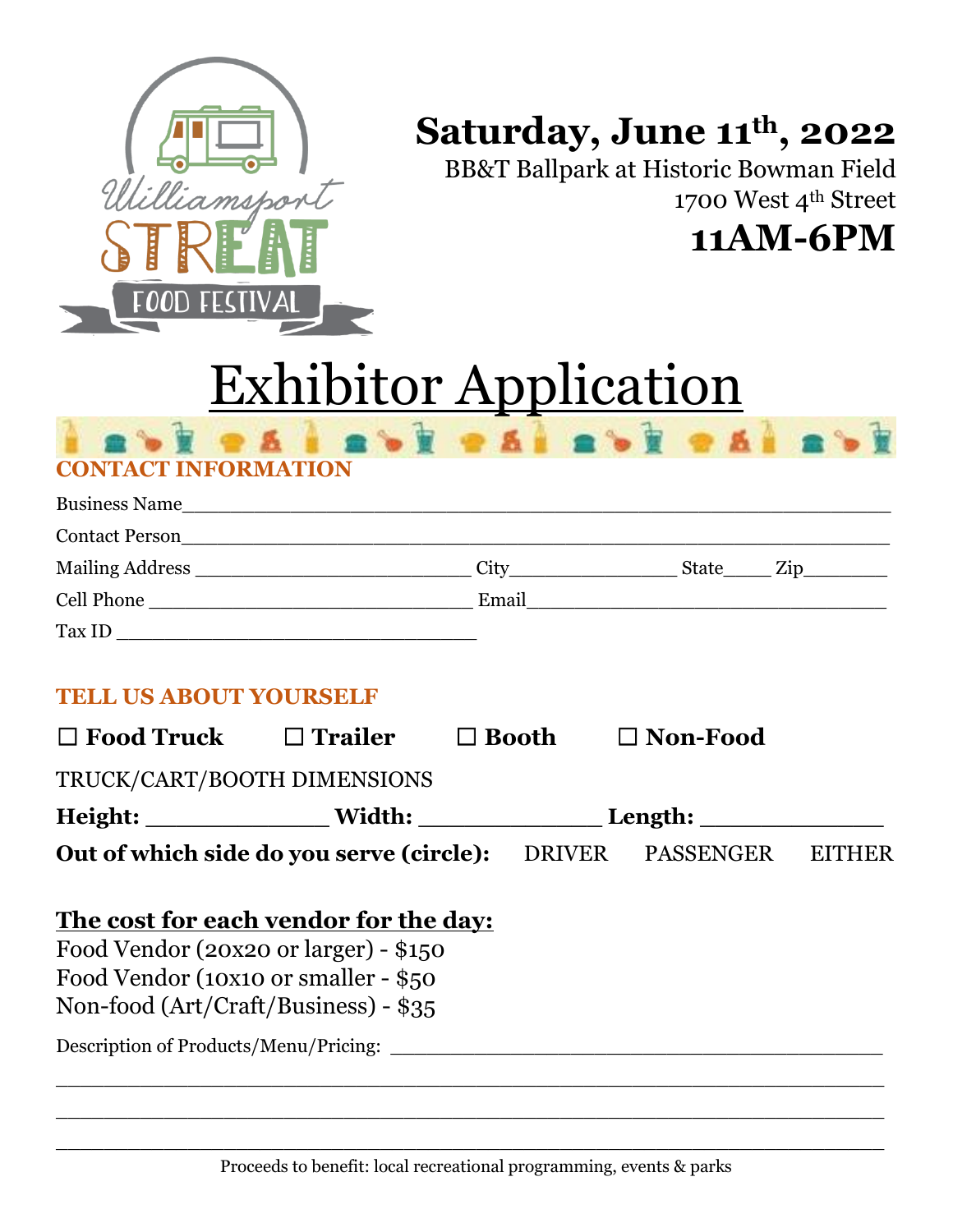

| 1. StrEAT Food Festival Application with appropriate fee(s).                                                                                                                                |                                                | Make check<br>payable to: City of<br>Williamsport<br><b>Recreation Dept.</b> |  |
|---------------------------------------------------------------------------------------------------------------------------------------------------------------------------------------------|------------------------------------------------|------------------------------------------------------------------------------|--|
| Permits/Licenses (Williamsport Bureau of Codes), check boxes as applicable:                                                                                                                 |                                                |                                                                              |  |
| 1. Tent application you must complete a tent application if you're using<br>a 20' x 20' or larger.                                                                                          | \$30.00                                        |                                                                              |  |
| 2. Mobile Health License for enclosed food trucks/trailers, only if you<br>serve or sell food and DO NOT have a Dept. of Ag Certificate.                                                    | \$80.00                                        |                                                                              |  |
| 3. Food Vendor License for open set-up/food made off-site, only if you<br>DO NOT have a current license.                                                                                    | \$60.00                                        |                                                                              |  |
| <b>TOTAL:</b>                                                                                                                                                                               | S.                                             | Make check payable                                                           |  |
| ** Check must be made out separately for the Bureau of Codes and Recreation Dept. fees but<br>can all be mailed together to: City of Williamsport, 1550 West 3rd St. Williamsport, PA 17701 | to: City of<br>Williamsport Bureau<br>of Codes |                                                                              |  |

Please complete and return this application, proof of insurance, ServSafe Certificate, Dept. of Ag OR Mobile Health License, photo(s) of set-up and payment to:

> City of Williamsport, Recreation Dept. Kayla Drummond 1550 West Third Street Williamsport, PA 17701

### **Must be received by JUNE 3, 2022.**

Any questions, please feel free to email Kayla at [kdrummond@cityofwilliamsport.org](mailto:kdrummond@cityofwilliamsport.org)



Twitter Handle: \_\_\_\_\_\_\_\_\_\_\_\_\_\_\_\_\_\_\_\_\_\_\_\_\_\_\_\_\_\_\_\_\_\_\_\_\_\_\_\_\_\_\_\_\_\_\_\_\_\_\_\_\_\_\_\_\_\_

Link to Facebook Page:

**PROMOTE YOUR INVOLVMENT.** The STREAT FOOD FESTIVAL works to provide you a wellorganized, promoted and advertised festival, but we can't do it alone. SHARE your participation in our event with your loyal followers and fans, so they can catch your great food at this year's festival.



#### **AGREEMENT TO TERMS**

By signing below I have agreed to all specified terms in the exhibitor application package. Payment in full for exhibiting will also signify an agreement to terms.

Signature \_\_\_\_\_\_\_\_\_\_\_\_\_\_\_\_\_\_\_\_\_\_\_\_\_\_\_\_\_\_\_\_\_\_\_\_\_\_\_\_\_\_\_\_\_\_\_\_\_\_\_\_ Date: \_\_\_\_\_\_\_\_\_\_\_